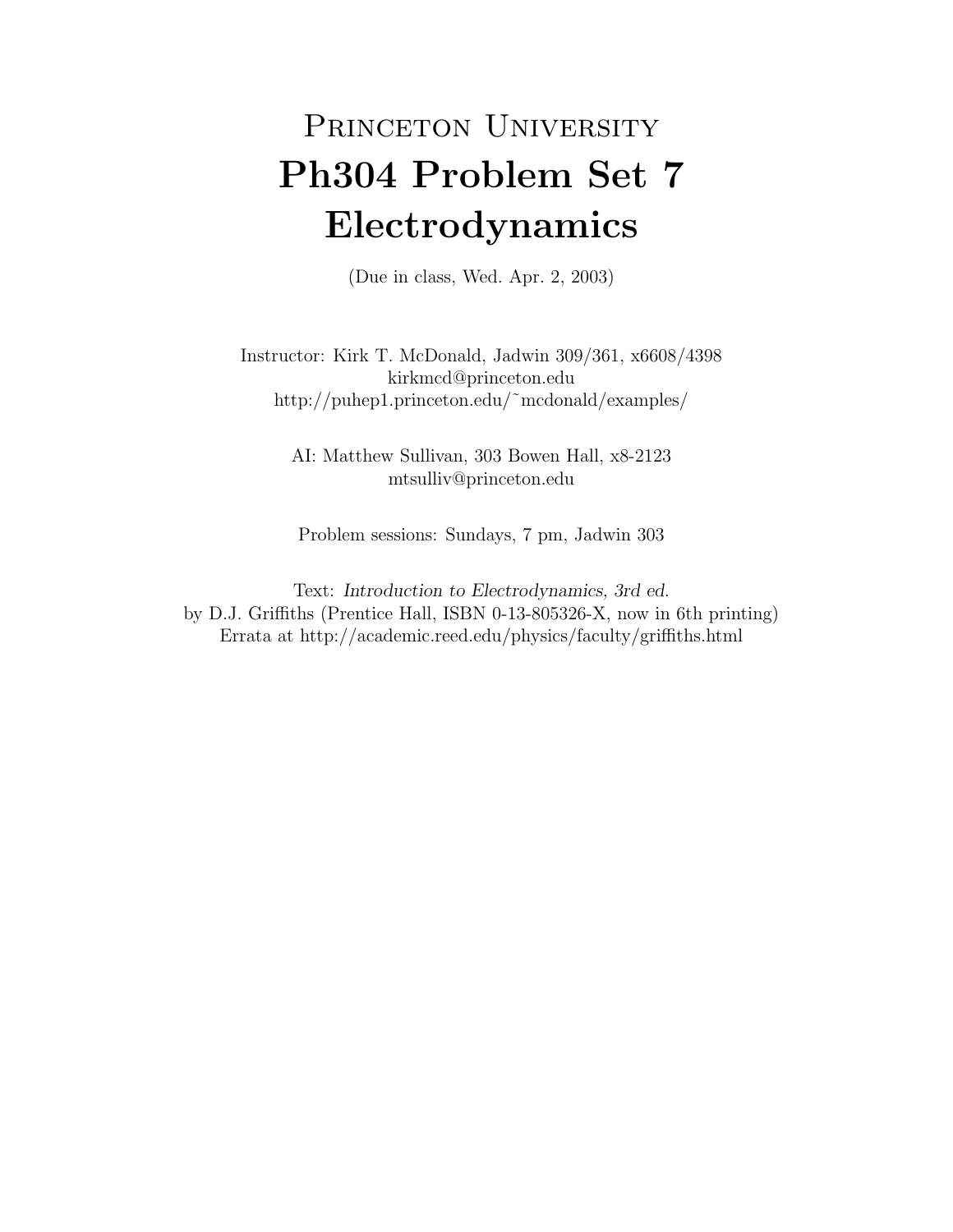Reading: Griffiths chap 7.

- 1. Griffiths' prob. 6.25. For a more dramatic version of this problem, see http://puhep1.princeton.edu/~mcdonald/examples/diamagnetic.pdf Other magnetic leviation websites include http://www.psfc.mit.edu/ldx/levcam.html
- 2. Griffiths' prob. 6.27. Griffths has in mind a solution for the magnetic field B via considerations of free and bound currents. This is tricky enough that he awards the problem a ! However, as is typical for problems involving magnetic media, this problem is susceptible to a more straightforward solution that emphasizes the field  $H$ , since away from the origin,  $\nabla \times \mathbf{H} = 0$ , so you can write  $\mathbf{H} = -\nabla W$  where the scalar potential W obeys Laplace's equation in the two regions  $0 < r < R$  and  $R < r$ .

Whether your solution emphasizes  $\bf{B}$  or  $\bf{H}$ , to get started you need to understand the character of the field (or potential) for small  $r$  (inside the medium). One view is that since  $\nabla \times \mathbf{H} = \mathbf{J}_{\text{free}}$  and  $\mathbf{J}_{\text{free}}$  is entirely due to the point dipole, the field **H** (and the potential  $W$ ) near the dipole is essentially that of the point dipole alone, as if the medium weren't there. If you prefer to consider the field B, which is due to both free and bound currents, recall eq. (6.33).

Not for credit in 2003: Show also that the magnetic field B of this problem obeys Griffths' eq. (5.89) if you use the full form (5.90) for the field of a point dipole in vacuum (suitably modified for a point dipole embedded inside a magnetic medium). The total dipole moment of the system is the sum of the original point dipole **m** and the integral of the induced magnetization  $\mathbf{M} = \chi_m \mathbf{H} = (\mu - \mu_0) \mathbf{B}/\mu \mu_0$ .

- 3. Griffiths' prob. 7.44.
- 4. Variant of Griffiths' prob. 7.52. a) For even greater simplicity, suppose that both radii a and b are small compared to the height z. b) The real interest in this problem is, however, when  $z \ll a \approx b$ , because this calculation gives us insight into the question of the self inductance of a single loop of wire (a torus) with major radius  $a$  and minor radius z. Show that eq. (7.22) leads to

$$
M_{12} \approx \mu_0 a \int_0^{\pi/2} \frac{\cos 2\alpha \, d\alpha}{\sqrt{\sin^2 \alpha + c^2/4a^2}},
$$

where  $c^2 = (a-b)^2 + z^2$ , and  $\alpha = \phi/2$  with  $\phi$  as the azimuthal angle between a point on loop a and one on loop b. Evaluate this integrate by splitting it into 2 parts,  $0 < \alpha < \epsilon$ and  $\epsilon < \alpha < \pi/2$ , where  $c/2a \ll \epsilon \ll 1$ . The result should be independent of  $\epsilon$ .

$$
M_{12} \approx \mu_0 a \left( \ln \frac{8a}{c} - 2 \right).
$$

It can then be shown that a wire of radius c formed into a circular loop of radius a has self inductance given by the above expression, but with the 2 changed to 7/4. This important result is not, however, very evident from the series expansion for  $M_{12}$ proposed by Griffiths.